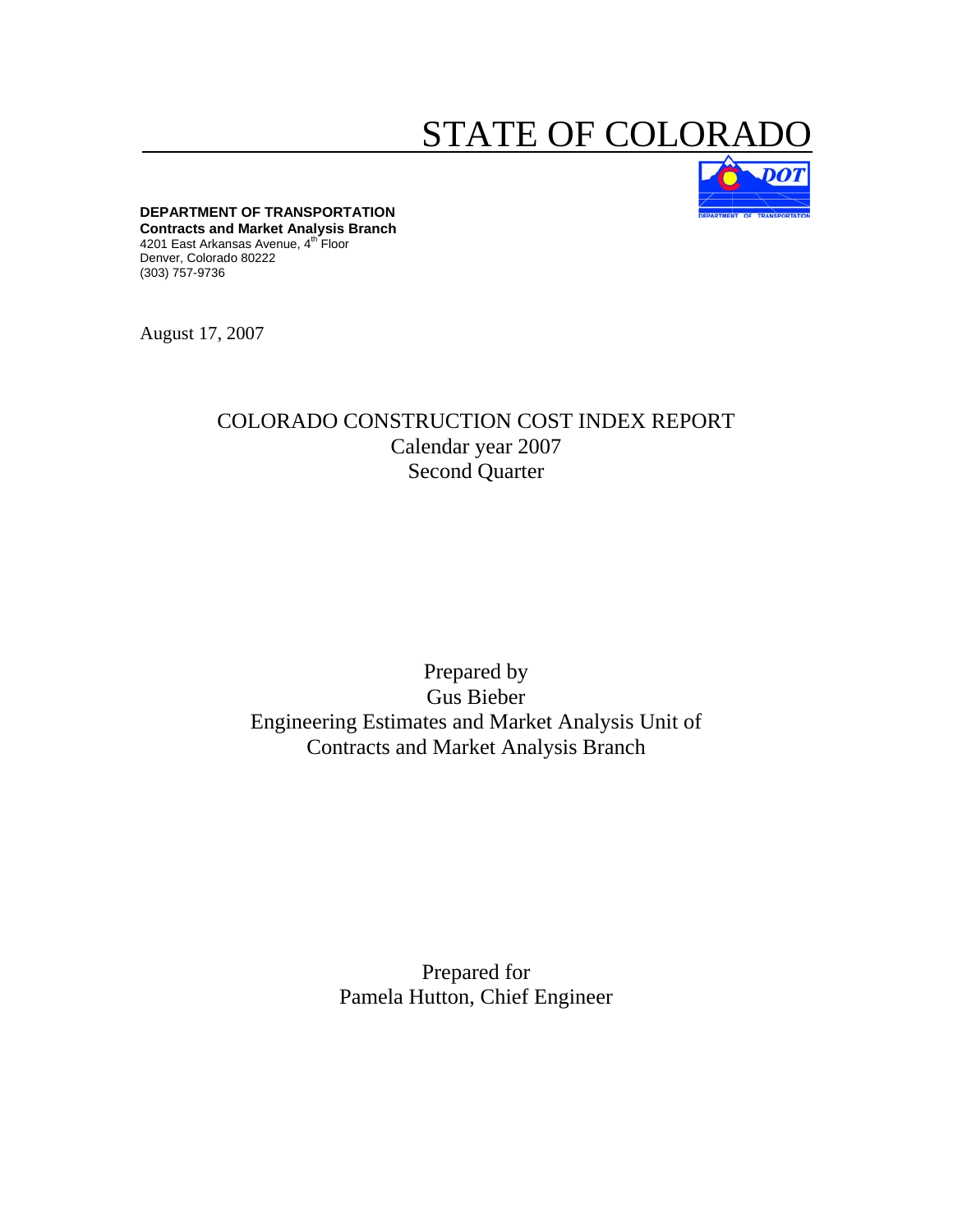# STATE OF COLORA



# **DEPARTMENT OF TRANSPORTATION**

**Contracts and Market Analysis Branch**  4201 East Arkansas Avenue, 4th Floor Denver, Colorado 80222 (303) 757-9736

#### SUMMARY

#### CONSTRUCTION COST INDEX FOR SELECTED HIGHWAY CONSTRUCTION ITEMS

## 2nd QUARTER ENDING June 30, 2007

NOTE: All information shown in this publication was assembled using 1987 as the base year.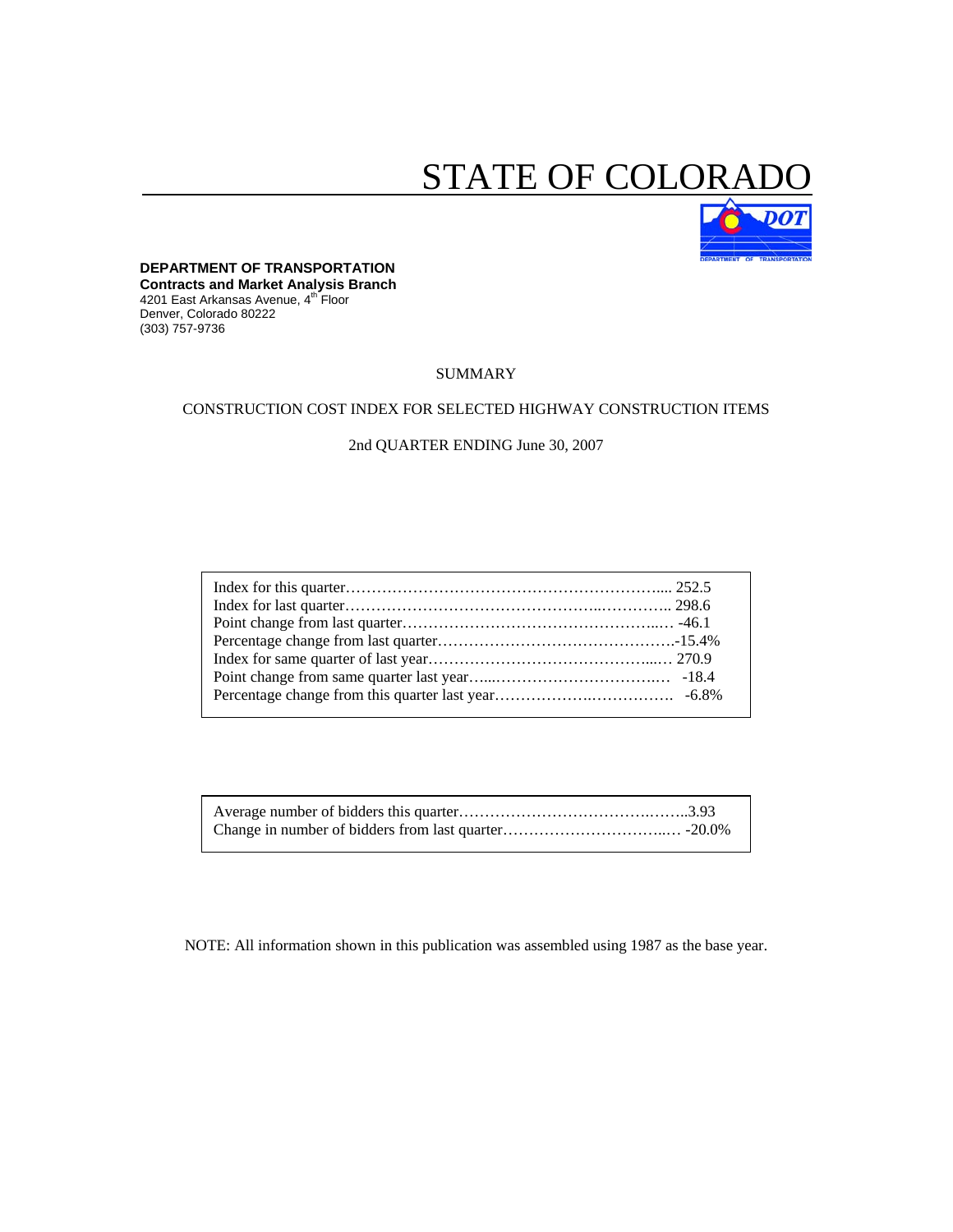# Summary Report for all the projects awarded betwee 4/1/2007 And 6/30/2007

| <b>Project Amount</b>            | <b>No. of Projects</b> | <b>No. of Bidders</b> | <b>Total Contract Amt. Avg. # of Bids</b> |     |  |  |
|----------------------------------|------------------------|-----------------------|-------------------------------------------|-----|--|--|
| \$0.00 to \$49,999.99            | $\Omega$               |                       |                                           |     |  |  |
| \$50,000.00 to \$99,999.99       | 0                      |                       |                                           |     |  |  |
| \$100,000.00 to \$249,999.99     |                        | 5                     | \$203,581.30                              | 5.0 |  |  |
| \$250,000.00 to \$499,999.99     | 9                      | 33                    | \$3,750,848.63                            | 3.7 |  |  |
| \$500,000.00 to \$999,999.99     | 8                      | 31                    | \$6,051,652.53                            | 3.9 |  |  |
| 1,000,000.00 to \$2,499,999.99   | 12                     | 42                    | \$19,235,290.69                           | 3.5 |  |  |
| 2,500,000.00 to \$4,999,999.99   | 6                      | 24                    | \$19,810,666.60                           | 4.0 |  |  |
| 5,000,000.00 to \$9,999,999.99   | 5                      | 26                    | \$32,982,134.45                           | 5.2 |  |  |
| 10,000,000.00 to \$19,999,999.99 | 0                      |                       |                                           |     |  |  |
| 20,000,000.00 to \$49,499,999.99 |                        | 4                     | \$48,658,183.42                           | 4.0 |  |  |
| 50,000,000.00 or Greater         | 0                      |                       |                                           |     |  |  |
| <b>Total</b>                     | 42                     | 165                   | \$130,692,357.62                          |     |  |  |

**The number of bidders on all projects awards during this period averaged 3.93 bidders per contract. Average cost per project is \$2,338,220.55 (avg. cci 1994=118.8 / avg. cci 1998 =158.1) in 1994 dollars.**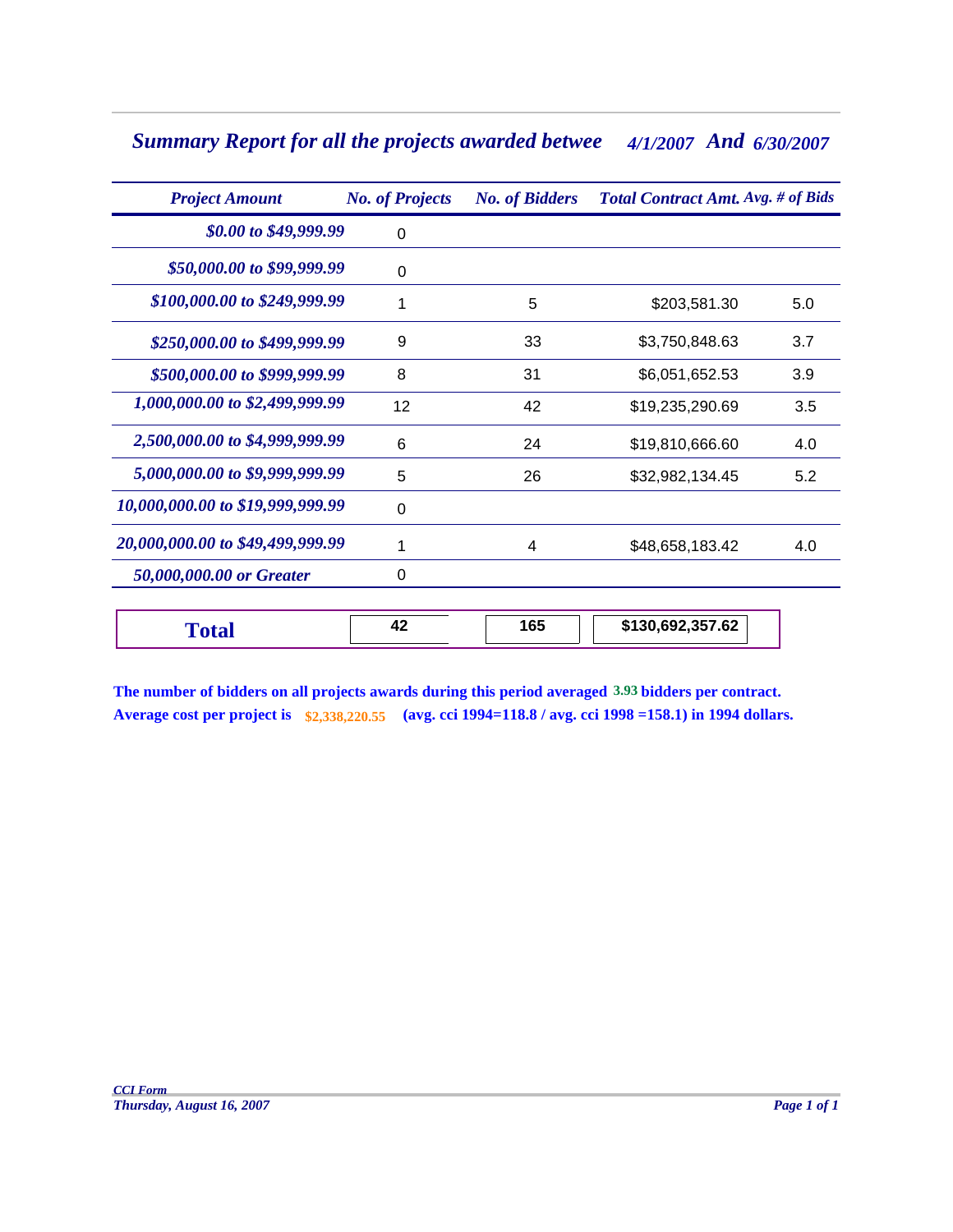| <b>COL TTERNO</b>                                                                                                                                     | <b>UDLD</b>    | <b>TITOINI</b><br>TI 11/400 I | <b>TO MONDADI</b>            |                   |              |
|-------------------------------------------------------------------------------------------------------------------------------------------------------|----------------|-------------------------------|------------------------------|-------------------|--------------|
| <b>ITEM CODE</b>                                                                                                                                      | # OF ITEM      | <b>QUANTITY</b>               | <b>PRICE</b>                 | <b>UNIT PRICE</b> | <b>INDEX</b> |
| 203-00000 To 203-00060<br>203-00062 To 203-00210<br>203-00400 To 203-00500                                                                            | 33             | English (CY)<br>1,263,199.00  | \$7,567,228.32               | \$5.99            |              |
| 203-01020 To 203-01030<br>209-00000 To 209-00050                                                                                                      | 0              | Metric (CM)<br>0.00           | \$0.00                       | \$0.00            |              |
| <b>UNCLASSIFIED EXCAV (CIP)</b>                                                                                                                       | 33             | 1,263,199.00 <sup>CY</sup>    | \$7,567,228.32               | \$5.99            | 242.5        |
| 403-00720,<br>403-01000,<br>403-01010,<br>403-02000.<br>403-09121 To 403-09500                                                                        | 90             | English (TON)<br>379,925.83   | \$25,570,340.44              | \$67.30           |              |
| 403-31300 To 403 36447<br>403-91401 To 403-95353<br>411-03100 To 411-03355<br>411-10010 To 411-90010 (Gal/Lit)<br>Gallon & Liter are converted to Ton | 0              | Metric (MT)<br>0.00           | \$0.00                       | \$0.00            |              |
| HOT MIX ASPHALT (H A)                                                                                                                                 | 90             | 379,925.83 T                  | \$25,570,340.44              | \$67.30           | 290.9        |
| 412-00000 To 412-00050<br>412-00700 To 412-01352<br>412-03000 To 412-03000                                                                            | 14             | English (SY)<br>495,960.70    | \$18,862,066.65              | \$38.03           |              |
|                                                                                                                                                       | 0              | Metric (SM)<br>0.00           | \$0.00                       | \$0.00            |              |
| <b>CONCRETE PAVEMENT (9")</b>                                                                                                                         | 14             | 495,960.70 <sup>SY</sup>      | \$18,862,066.65              | \$38.03           | 284.7        |
|                                                                                                                                                       |                |                               | <b>SURFACING TOTAL INDEX</b> |                   | 289.9        |
| 509-00000 To 509-00000                                                                                                                                | 2              | English (LB)<br>1,373,590.00  | \$1,169,663.50               | \$0.85            |              |
|                                                                                                                                                       | 0              | Metric (KG)<br>0.00           | \$0.00                       | \$0.00            |              |
| <b>STRUCTURAL STEEL</b>                                                                                                                               | $\overline{2}$ | $1,373,590.00$ <sup>LB</sup>  | \$1,169,663.50               | \$0.85            | 99.8         |
| 601-01022 To 601-01022                                                                                                                                | 14             | English (CY)<br>9,295.60      | \$4,355,705.49               | \$468.58          |              |
| 601-01030 To 601-01060<br>601-03030 To 601-05064                                                                                                      | 0              | Metric (CM)<br>0.00           | \$0.00                       | \$0.00            |              |
| <b>STRUCTURAL CONCRETE</b>                                                                                                                            | 14             | 9,295.60 <sup>CY</sup>        | \$4,355,705.49               | \$468.58          | 215.6        |
| 602-00000 To 602-00000                                                                                                                                | 16             | English (LB)<br>2,091,705.00  | \$1,867,071.54               | \$0.89            |              |
| 602-00020 To 602-00020                                                                                                                                | 0              | Metric (KG)<br>0.00           | \$0.00                       | \$0.00            |              |

# **CCI ITEMS USED FROM TO 4/1/2007 6/30/2007**

**STRUCTURAL TOTAL INDEX 192.5**

**\$0.89**

**217.7**

**COMPOSITE INDEX = 252.5**

**Sum of the 6 categories cost = \$59,392,075.94**

**REINFORCING STEEL 16 2,091,705.00**<sup>LB</sup> \$1,867,071.54

**HBP Unit Price per CY = \$133.26 Concrete Pavement Unit Price per CY = \$152.13**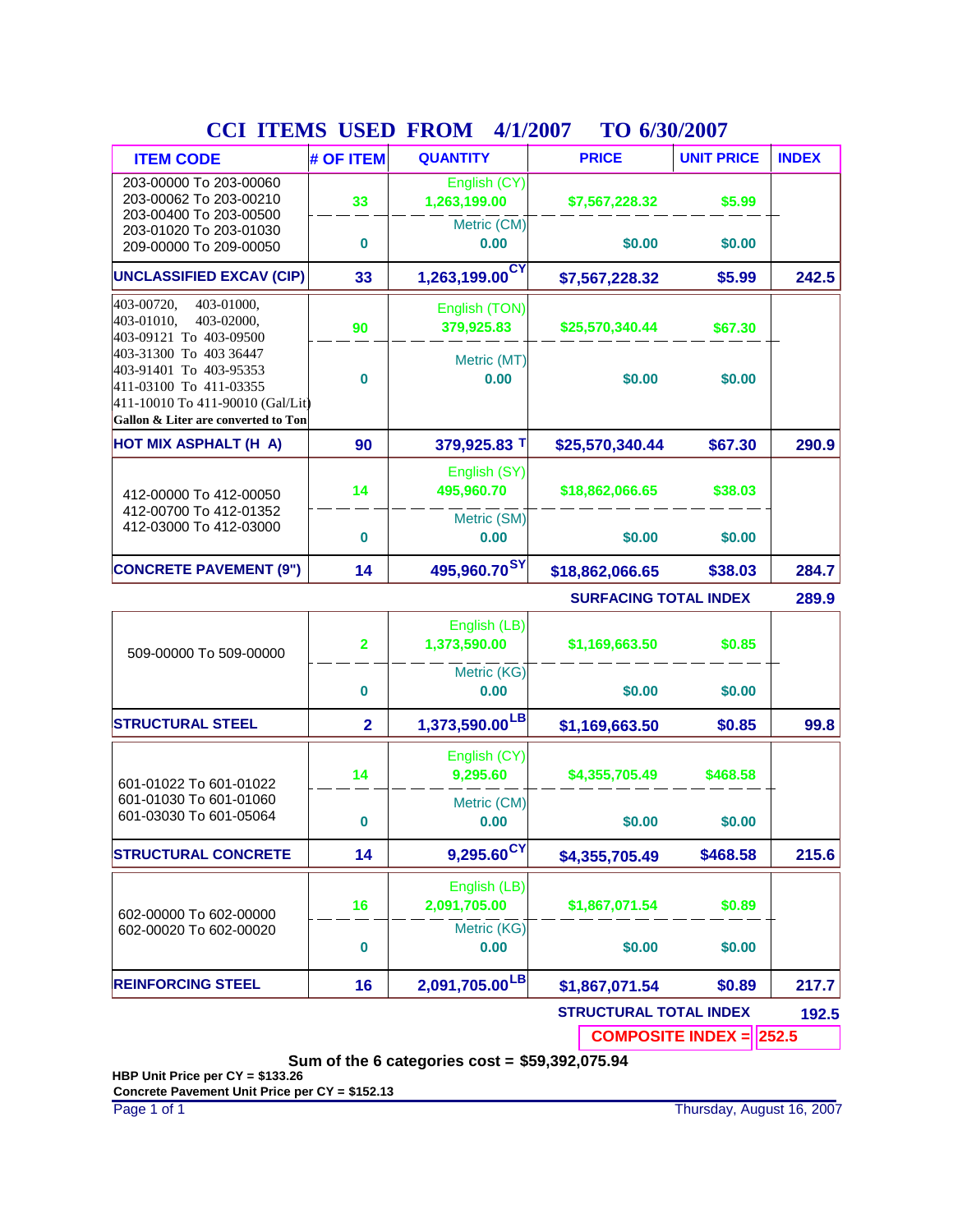

# **Colorado Highway Construction Cost Index Graph and Tabulations (1987 Base Year)**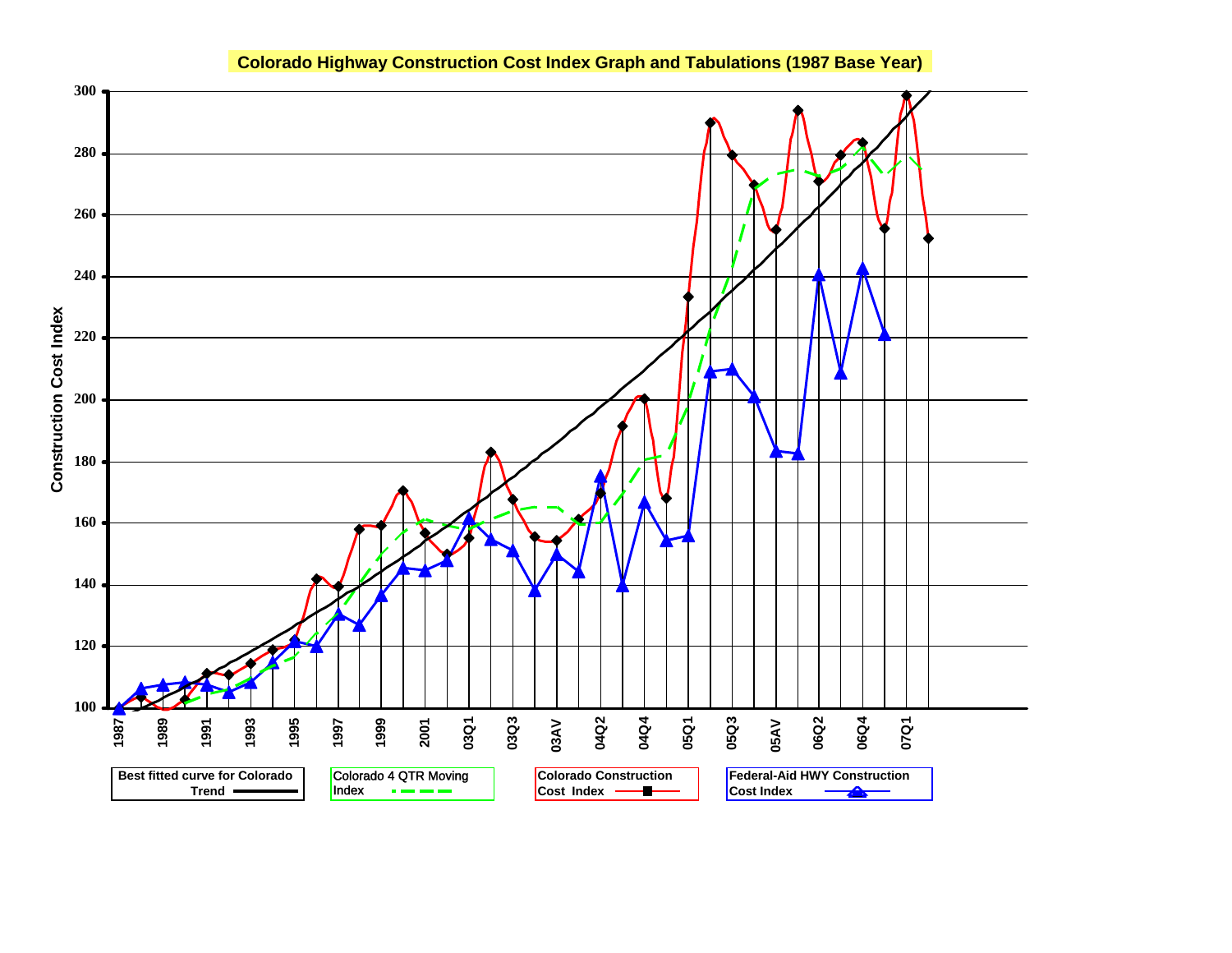|             |                                                      |                  |       | <b>Colorado Highway Construction Cost Index Graph and Tabulations (1987 Base Year)</b> |                       |                          |              |                  |                            |              |                          |       |                         |                 |       |                             |
|-------------|------------------------------------------------------|------------------|-------|----------------------------------------------------------------------------------------|-----------------------|--------------------------|--------------|------------------|----------------------------|--------------|--------------------------|-------|-------------------------|-----------------|-------|-----------------------------|
| <b>YEAR</b> | QTR.                                                 | <b>Earthwork</b> |       |                                                                                        | <b>Asph. Pavement</b> | <b>Concrete Pavement</b> |              | <b>Surfacing</b> | <b>Structural Concrete</b> |              | <b>Reinforcing Steel</b> |       | <b>Structural Steel</b> |                 |       | <b>Structural Composite</b> |
|             |                                                      | <b>Bid Price</b> | Index | <b>Bid Price</b>                                                                       | Index                 | <b>Bid Price</b>         | <b>Index</b> | <b>Index</b>     | <b>Bid Price</b>           | Index        | <b>Bid Price</b>         | Index | <b>Bid Price</b>        | Index           | Index | <b>Index</b>                |
| 1987        | 1987                                                 | \$2.47           | 100.0 | \$23.17                                                                                | 100.C                 | \$13.36                  | 100.0        | 100.0            | \$217.32                   | 100.0        | \$0.41                   | 100.0 | \$0.85                  | 100.0           | 100.0 | 100.0                       |
| 1988        | 1988                                                 | \$2.92           | 118.  | \$23.88                                                                                | 103.0                 | \$13.84                  | 103.6        | 103.1            | \$195.02                   | 89.7         | \$0.45                   | 110.7 | \$0.89                  | 104.1           | 96.7  | 103.7                       |
| 1989        | 1989                                                 | \$2.57           | 103.  | \$23.67                                                                                | 102.                  | \$11.65                  | 87.2         | 100.6            | \$199.41                   | 91.8         | \$0.40                   | 97.8  | \$0.88                  | 103.5           | 95.3  | 99.6                        |
| 1990        | 1990                                                 | \$2.78           | 112.5 | \$23.98                                                                                | 103.5                 | \$15.09                  | 113.0        | 104.5            | \$190.86                   | 87.8         | \$0.37                   | 90.8  | \$0.99                  | 116.0           | 94.1  | 102.7                       |
| 1991        | 1991                                                 | \$3.31           | 133.8 | \$26.25                                                                                | 113.3                 | \$16.03                  | 120.0        | 114.0            | \$195.43                   | 89.9         | \$0.38                   | 93.7  | \$0.89                  | 104.4           | 93.5  | 111.2                       |
| 1992        | 1992                                                 | \$2.77           | 112.3 | \$26.20                                                                                | 113.7                 | \$23.82                  | 178.3        | 119.8            | \$216.87                   | 99.8         | \$0.36                   | 87.9  | \$0.71                  | 82.8            | 94.0  | 110.7                       |
| 1993        | 1993                                                 | \$3.25           | 131.4 | \$27.74                                                                                | 119.7                 | \$16.75                  | 125.4        | 121.3            | \$212.43                   | 97.7         | \$0.37                   | 90.   | \$0.79                  | 93.0            | 95.3  | 114.7                       |
| 1994        | 1994                                                 | \$3.56           | 144.2 | \$28.40                                                                                | 122.6                 | \$18.78                  | 140.6        | 124.4            | \$219.94                   | 101.2        | \$0.37                   | 89.7  | \$0.67                  | 78.8            | 94.4  | 118.8                       |
| 1995        | 1995                                                 | \$3.41           | 138.  | \$30.25                                                                                | 130.5                 | \$17.82                  | 133.4        | 130.8            | \$211.29                   | 97.2         | \$0.39                   | 94.0  | \$0.90                  | 105.5           | 98.3  | 122.3                       |
| 1996        | 1996                                                 | \$4.46           | 180.  | \$32.73                                                                                | 141.3                 | \$19.22                  | 143.9        | 141.5            | \$265.98                   | 122.4        | \$0.43                   | 105.  | \$1.09                  | 128.5           | 120.2 | 141.7                       |
| 1997        | 1997                                                 | \$4.24           | 171.7 | \$32.92                                                                                | 142.                  | \$21.39                  | 160.7        | 143.9            | \$246.29                   | 113.3        | \$0.45                   | 110.8 | \$1.01                  | 117.9           | 113.8 | 139.6                       |
| 1998        | 1998                                                 | \$4.89           | 198.0 | \$35.72                                                                                | 154.2                 | \$26.54                  | 198.7        | 158.7            | \$283.01                   | 130.2        | \$0.50                   | 122.0 | (\$1.00)                | $-1.0$          | 128.2 | 158.1                       |
| 1999        | 1999                                                 | \$4.94           | 199.8 | \$35.23                                                                                | 152.0                 | \$22.78                  | 170.5        | 153.9            | \$310.56                   | 142.9        | \$0.54                   | 132.0 | \$1.41                  | 165.3           | 145.3 | 159.2                       |
| 2000        | 2000                                                 | \$5.25           | 212.6 | \$40.02                                                                                | 173.0                 | \$20.56                  | 153.9        | 170.8            | \$346.82                   | 159.6        | \$0.47                   | 115.2 | \$1.18                  | 138.8           | 146.8 | 170.7                       |
| 2001        | 2001                                                 | \$4.19           | 169.  | \$38.67                                                                                | 167.4                 | \$17.45                  | 130.6        | 163.2            | \$303.22                   | 139.5        | \$0.50                   | 120.9 | \$1.29                  | 151.5           | 138.4 | 156.8                       |
| 2002        | 2002                                                 | \$3.74           | 151.3 | \$37.99                                                                                | 164.7                 | \$24.81                  | 185.7        | 166.2            | \$285.35                   | 131.3        | \$0.50                   | 121.3 | \$0.78                  | 91.9            | 121.4 | 150.1                       |
| 2003        | 03Q1                                                 | \$4.23           | 171.2 | \$36.48                                                                                | 158.2                 | \$24.92                  | 186.6        | 160.4            | \$283.25                   | 130.4        | \$0.57                   | 137.9 | \$0.00                  | 0. <sub>C</sub> | 132.2 | 155.2                       |
| 2003        | 03Q2                                                 | \$10.00          | 404.8 | \$40.35                                                                                | 174.9                 | \$43.68                  | 327.0        | 189.9            | \$327.84                   | 150.9        | \$0.62                   | 151.9 | \$0.31                  | 36.3            | 127.8 | 183.2                       |
| 2003        | 03Q3                                                 | \$4.64           | 187.9 | \$41.05                                                                                | 177.5                 | \$18.89                  | 141.4        | 173.5            | \$336.84                   | 155.0        | \$0.58                   | 140.5 | \$1.05                  | 123.1           | 145.7 | 167.6                       |
| 2003        | 03Q4                                                 | \$3.85           | 155.7 | \$40.10                                                                                | 173.5                 | \$19.51                  | 146.         | 170.3            | \$267.39                   | 123.7        | \$0.51                   | 125.0 | \$0.00                  | 0.0             | 123.5 | 155.7                       |
| 2003        | 03AV                                                 | \$4.42           | 178.9 | \$38.23                                                                                | 165.7                 | \$20.91                  | 156.6        | 164.1            | \$289.44                   | 133.2        | \$0.55                   | 133.4 | \$0.72                  | 84.7            | 123.4 | 154.4                       |
| 2004        | 04Q1                                                 | \$3.94           | 159.7 | \$36.03                                                                                | 156.                  | \$31.13                  | 233.0        | 163.5            | \$297.69                   | 137.0        | \$0.71                   | 172.4 | \$1.78                  | 208.9           | 158.4 | 161.3                       |
| 2004        | 04Q2                                                 | \$5.84           | 236.6 | \$35.97                                                                                | 155.9                 | \$28.42                  | 212.8        | 161.2            | \$297.92                   | 137.1        | \$0.78                   | 190.  | \$1.13                  | 132.9           | 146.5 | 169.6                       |
| 2004        | 04Q3                                                 | \$4.38           | 177.  | \$43.33                                                                                | <b>188.0</b>          | \$27.59                  | 206.5        | 189.0            | \$350.71                   | 161.4        | \$0.91                   | 221.3 | \$2.70                  | 316.3           | 204.4 | 191.6                       |
| 2004        | 04Q4                                                 | \$7.39           | 298.  | \$41.45                                                                                | 179.                  | \$40.01                  | 299.5        | 191.3            | \$305.55                   | 140.6        | \$0.74                   | 179.9 | \$0.00                  | 0. <sub>C</sub> | 150.1 | 200.3                       |
| 2004        | 04AV                                                 | \$4.60           | 186.  | \$37.43                                                                                | 162.                  | \$28.96                  | 216.8        | 167.2            | \$323.50                   | 148.9        | \$0.83                   | 202.7 | \$1.26                  | 147.6           | 159.0 | 168.0                       |
| 2005        | 05Q1                                                 | \$9.43           | 381.  | \$41.99                                                                                | 182.                  | \$60.10                  | 449.9        | 208.8            | \$443.32                   | 204.0        | \$0.91                   | 222.  | \$1.10                  | 128.9           | 192.2 | 233.3                       |
| 2005        | 05Q2                                                 | \$16.07          | 650.  | \$44.19                                                                                | 192.4                 | \$28.54                  | 213.6        | 193.1            | \$540.39                   | 248.7        | \$0.98                   | 240.0 | \$0.00                  | 0.0             | 246.6 | 289.8                       |
| 2005        | 05Q3                                                 | \$9.74           | 394.  | \$57.71                                                                                | 249.                  | \$34.29                  | 256.7        | 249.9            | \$491.90                   | 226.4        | \$0.97                   | 237.  | \$3.50                  | 410.2           | 265.9 | 279.3                       |
| 2005        | 05Q4                                                 | \$12.52          | 506.  | \$52.73                                                                                | 228.                  | \$56.18                  | 420.5        | 247.4            | \$407.63                   | 187.6        | \$0.81                   | 198.  | \$0.97                  | 113.7           | 174.6 | 269.7                       |
| 2005        | 05AV                                                 | \$12.90          | 522.  | \$44.17                                                                                | 191.8                 | \$30.69                  | 229.8        | 194.7            | \$508.77                   | 234.         | \$0.96                   | 232.9 | \$1.01                  | 118.4           | 210.4 | 255.2                       |
| 2006        | 06Q1                                                 | \$11.48          | 464.  | \$54.99                                                                                | 238.                  | \$47.80                  | 357.8        | 249.7            | \$566.84                   | 260.9        | \$1.22                   | 296.  | \$0.00                  | 0.0             | 269.5 | 293.8                       |
| 2006        | 06Q2                                                 | \$10.68          | 432.  | \$58.85                                                                                | 255.                  | \$28.40                  | 212.6        | 249.7            | \$426.20                   | 196.         | \$1.11                   | 271.4 | \$1.93                  | 226.7           | 216.8 | 270.9                       |
| 2006        | 06Q3                                                 | \$7.03           | 284.  | \$74.90                                                                                | 323.                  | \$26.79                  | 200.6        | 310.6            | \$439.17                   | 202.7        | \$0.91                   | 222.  | \$0.00                  | 0. <sub>C</sub> | 207.0 | 279.4                       |
| 2006        | 06Q4                                                 | \$6.20           | 251.  | \$67.40                                                                                | 291.4                 | \$45.03                  | 337.1        | 295.6            | \$387.04                   | 178.         | \$0.79                   | 191.9 | \$5.70                  | 667.6           | 280.3 | 283.4                       |
| 2006        | 06AV                                                 | \$7.54           | 305.  | \$59.61                                                                                | 258.4                 | \$33.79                  | 253.0        | 256.8            | \$430.27                   | <b>198.0</b> | \$0.92                   | 223.  | \$2.62                  | 306.9           | 225.1 | 255.5                       |
| 2007        | 07Q1                                                 | \$9.68           | 391.  | \$63.57                                                                                | 274.9                 | \$54.18                  | 405.6        | 287.8            | \$564.69                   | 259.9        | \$1.41                   | 343.2 | \$1.75                  | 205.7           | 264.8 | 298.6                       |
| 2007        | 07Q2                                                 | \$5.99           | 242.  | \$67.30                                                                                | 290.9                 | \$38.03                  | 284.7        | 289.9            | \$468.58                   | 215.6        | \$0.89                   | 217.7 | \$0.85                  | 99.8            | 192.5 | 252.5                       |
|             |                                                      |                  |       |                                                                                        |                       |                          |              |                  |                            |              |                          |       |                         |                 |       |                             |
|             | <b>View Tabular Report</b><br><b>View Annual/Qtr</b> |                  |       |                                                                                        |                       |                          |              |                  |                            |              |                          |       |                         |                 |       |                             |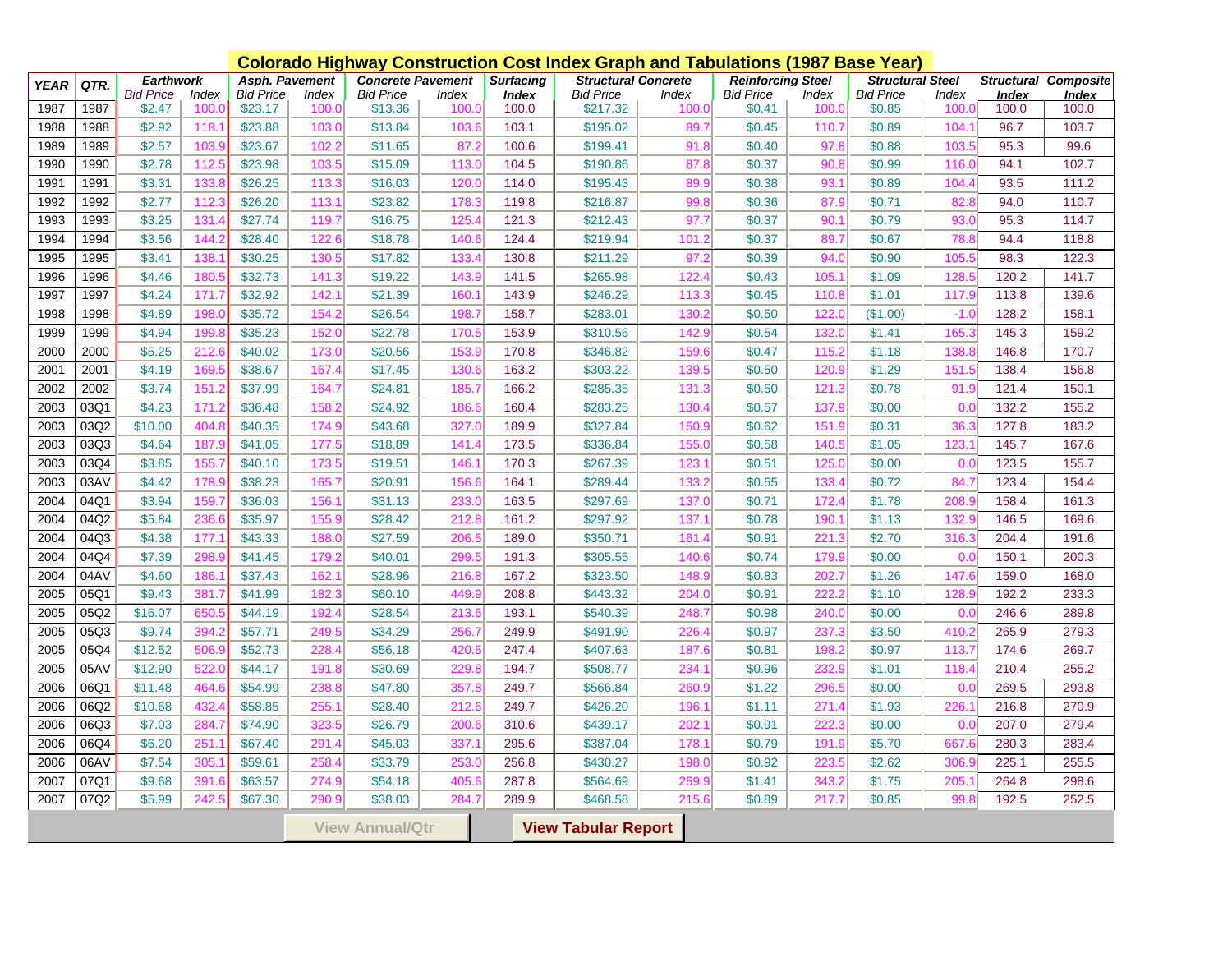